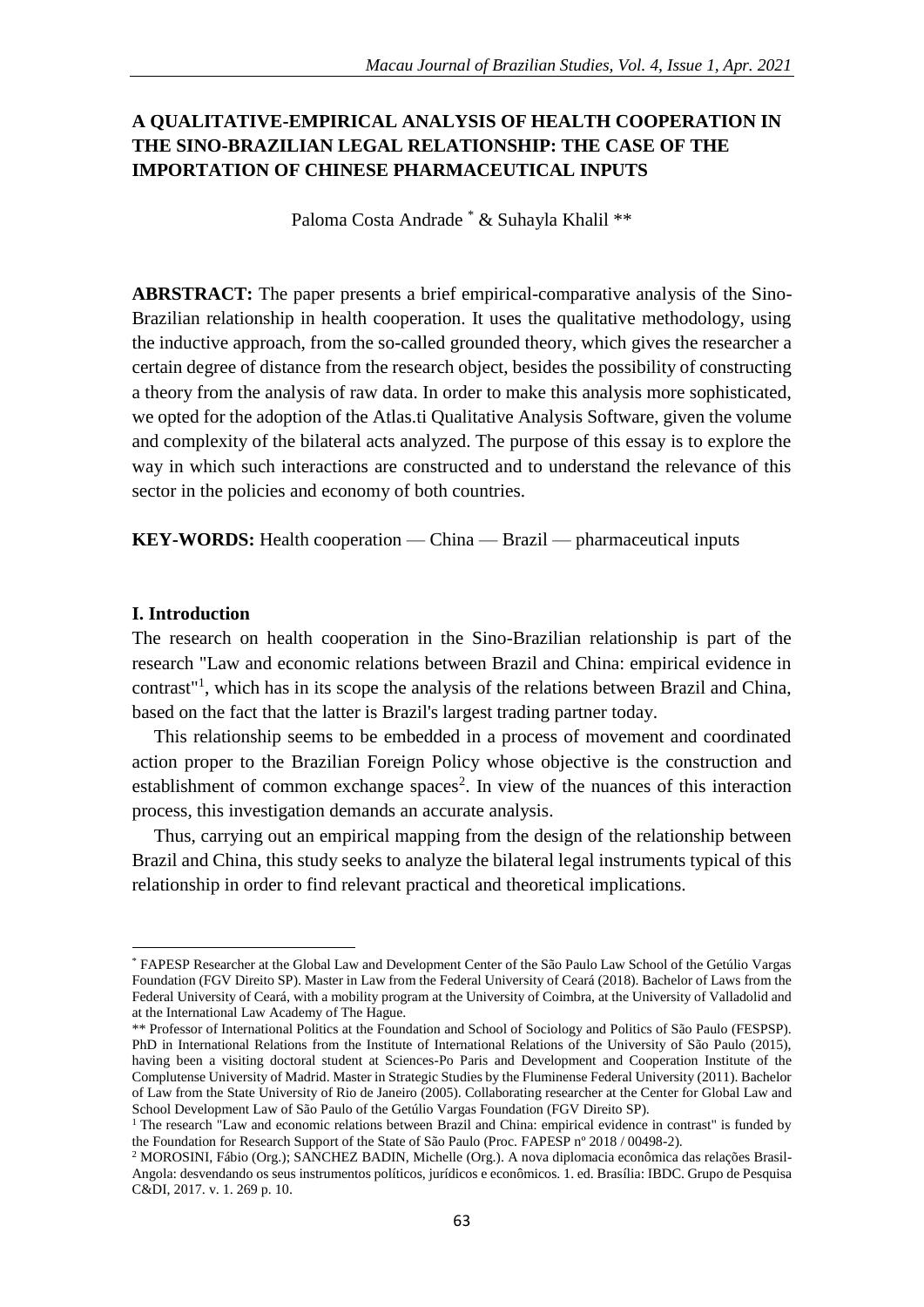To this end, this essay, when analyzing legal systems as diverse as Brazilian and Chinese, uses the existing debate on the relevance and legal nature of Comparative Law, presenting the main arguments and theories in its presentation as a method and as a science.

Thus, the research uses the qualitative methodology, using the inductive approach, from the so-called grounded theory, which gives the researcher a certain degree of distance from the research object, besides the possibility of constructing a theory from the analysis of raw data<sup>3</sup>. In order to make this analysis more sophisticated, we opted for the adoption of the Atlas.ti Qualitative Analysis Software, given the volume and complexity of the bilateral acts analyzed. The choice of the method of procedure is based on relations in health cooperation between Brazil and China.

The initial concern that motivated the research came from the observation of a growing relationship between Brazil and China in the area of health, involving both public institutions and private companies. Among investments, trade flows and technical cooperation, what seems to stand out in this relationship are the Chinese pharmaceutical inputs and their entry into the Brazilian market, which poses new challenges to this market<sup>4</sup>. Although India is the major global drug producer among developing countries and remains a traditional Brazilian partner on this agenda, China's presence in this sector has grown by leaps and bounds in Brazil.

In this sense, the initiative to carry out an initial mapping of the bilateral acts aimed at finding answers on the Sino-Brazilian political-economic interaction in health, through the presentation of its actors, instruments, mechanisms and modes of implementation.

Thus, the purpose of this essay is to explore the way in which such interactions are constructed and to understand the relevance of this sector in the policies and economy of both countries, since there is a significant amount of bibliographical works dealing with economic and commercial relationship of these two countries, without, however, the same volume regarding the specific analysis of the drug sector.

The division of this study into sections is due to a procedural sequence necessary for a better understanding of the object of analysis. Thus, the assay is segmented into four sections. Initially, an incursion into the debate on the relevance and legal nature of Comparative Law is carried out to carry out this research. The following is a brief explanation of the empirical-qualitative research methodology.

In the third session, a descriptive and exploratory passage was chosen with regard to the analysis of the bilateral acts between Brazil and China, in which the content analysis of said normative documents was carried out. Finally, a preliminary analysis will be elaborated on the pharmaceutical industry in bilateral relations, bringing to the fore a reflection on the political-economic relations between the two countries.

1

<sup>3</sup> CHARMAZ, Kathy Constructing Grounded Theory. Edition: 2nd Revised edition. SAGE Publications Ltd. 2014 <sup>4</sup> Pharmacochemical, pharmaceutical or active pharmaceutical ingredient (IFA) are terms that correspond to the active principle of the drugs, the molecule that has pharmacological activity and therapeutic effect for the treatment, cure or prevention of diseases that affect health.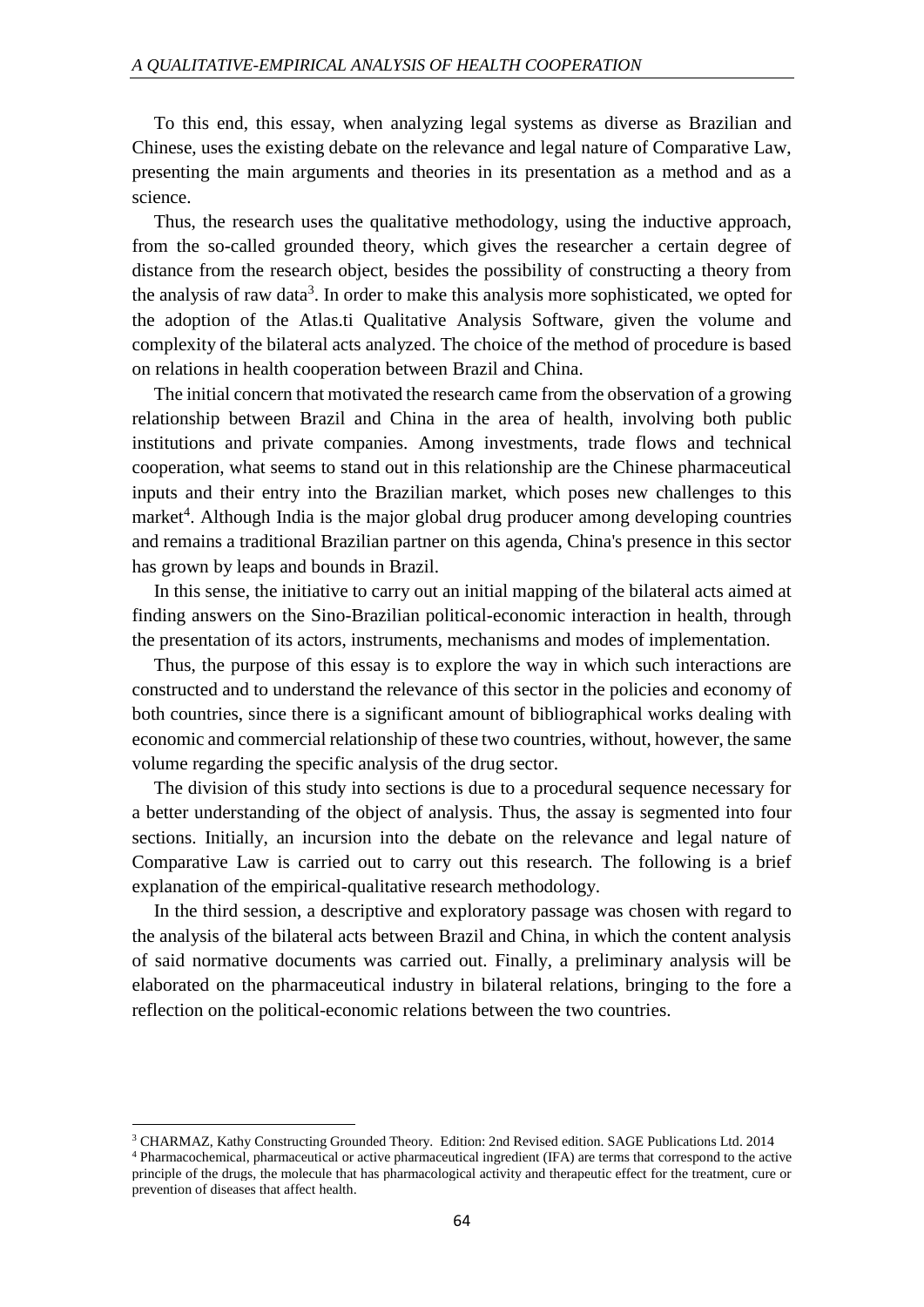# **II. The Dichotomy in the Analysis of the Legal Nature of the Comparative Law: Method or Science?**

A first investigation into the concept of Comparative Law runs through the analysis and determination of its nature, which involves the debate about whether this is a method or a science. This brief essay, however, does not intend to present with exhaustion the arguments or proponents of each of these theses, but only to expose the existing debate on the two conceptions prevailing in the definition of the nature of Comparative Law<sup>5</sup>.

For René David, comparative law is nothing more than a comparison of rights, since in the author's reading there were no rules in comparative law, just as they would exist in civil or criminal law. In the same vein, Gutteridge emphasizes the lack of a definite set of rules for attributing the status of science to Comparative Law<sup>6</sup>.

However, for Caio Mário da Silva Pereira, for comparative law to be considered a method, it is not enough to empirically compare norms and institutes in more than one legal system, for the author, "this process is not enough to make the comparator a comparativist"<sup>7</sup>.

In other words, some theorists argue about the classification of Comparative Law as a science from the analysis of the aspects that define the concept of science. In this way, Luís Washington Vita presents: "(...) it is understood by science a set of knowledge about a certain object, obtained with certain methodical and systematic criteria in a logically constructed organism."<sup>8</sup>

For this current, Comparative Law would meet the main requirements of the definition of science: "knowledge acquired in a methodical way, without the character of improvisation; universal validity of the knowledge produced; and that this knowledge has passed through the sieve of systematic observation. "<sup>9</sup>

The latter, however, is not the option of the author, who joins the current that treats Comparative Law as a method. Thus, during this essay, when analyzing the Sino-Brazilian relationship through the bilateral instruments concluded between the two countries, we start with the use of Comparative Law as an auxiliary method to the qualitative-empirical method used.

#### **III. The Qualitative-Empirical Methodology**

 $\overline{a}$ 

In this research we opted for the use of grounded theory, a method of qualitative research presented by Glaser and Strauss in the work "The Discovery of Grounded Theory", published in 1967.<sup>10</sup>

<sup>5</sup> That said, because there are definitions constructed by other authors, like Lambert, who considers Comparative Law as science and art. Cf.: OVÍDIO, Francisco. Aspectos do Direito Comparado. Revista da Faculdade de Direito da Universidade de São Paulo, São Paulo, v. 79, p. 161-180, 1984. p. 162.

<sup>6</sup> OVÍDIO, Francisco. Aspectos do Direito Comparado. Revista da Faculdade de Direito da Universidade de São Paulo, São Paulo, v. 79, p. 161-180, 1984. p. 162.

<sup>7</sup> PEREIRA, Caio Mário da Silva. Direito Comparado e seu estudo. Revista da Faculdade de Direito de Minas Gerais, 1955, p. 7.

<sup>8</sup> OVÍDIO, Francisco. Aspectos do Direito Comparado. Revista da Faculdade de Direito da Universidade de São Paulo, São Paulo, v. 79, p. 161-180, 1984. p. 162.

<sup>9</sup> OVÍDIO, Francisco. Aspectos do Direito Comparado. Revista da Faculdade de Direito da Universidade de São Paulo, São Paulo, v. 79, p. 161-180, 1984. p. 162.

<sup>&</sup>lt;sup>10</sup> GLASER, Barney.; STRAUSS, Anselm. The discovery of Grounded Theory. Chicago: Aldine, 1967.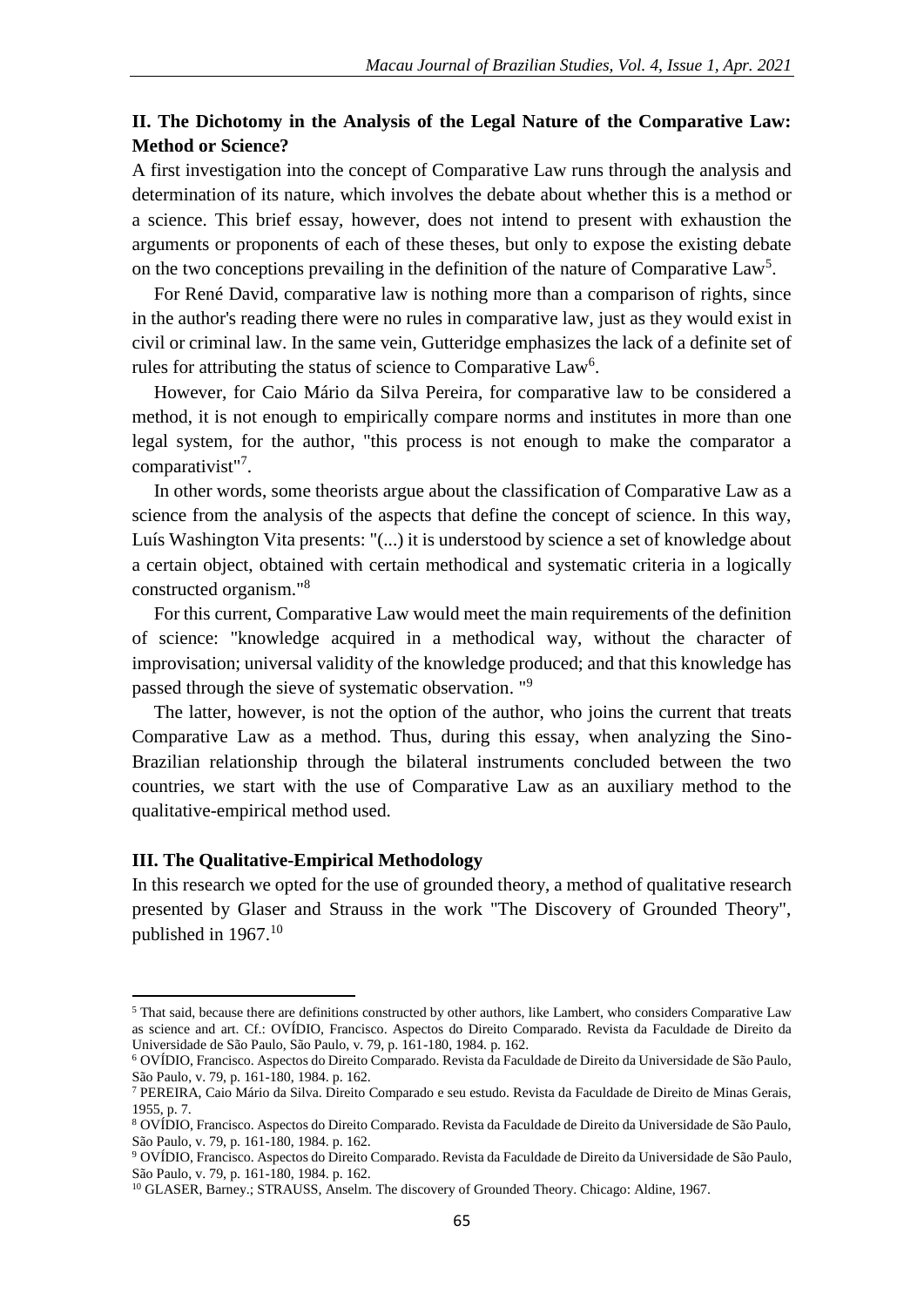As regards the stages of the research technique, the research opts for the grounded theory which is subdivided into the three phases presented by Bardin. The initial phase would be the pre-analysis; then the exploration of the research material would be carried out to finally treat the results. $11$ 

In this sense, the pre-analysis phase comprises the organization of the research material through four procedures: i) floating reading, which allows an initial reading and allows the codification of the textual elements in a literal way; ii) selection of documents to be analyzed; iii) formulation of hypotheses and iv) development of indicators.<sup>12</sup>

The next stage consists of the exploitation of the material with the formulation of categories and the identification of the registration units. This phase is of crucial relevance for the development and sophistication of the research, insofar as it allows an analytical description of the material collected from the hypotheses and theoretical references.<sup>13</sup>

The last phase corresponds to the process of treatment and interpretation of results. During this phase, a maturation of the research is performed based on a critical analysis of the research object analyzed in the previous phases.<sup>14</sup>

The epistemological material of the grounded theory research of this essay is found in the analysis of the 118 bilateral acts celebrated between Brazil and China. The legal documents were taken from the Concordia Platform of the Brazilian Ministry of Foreign Affairs.<sup>15</sup>

As regards the analysis of the research material, it is found, unlike what was predicted, that the establishment of commercial relations between the two countries occurred at a remote moment in history, the first agreement being celebrated in 1881. Another relevant aspect is the low incidence of agreements, protocols, adjustments or other bilateral instruments that deal with subjects related to health.

In this sense, only seven documents present the topic of health cooperation in its text. It is also seen that the approaches are diffuse and multiple in the sector, since there are documents that deal from cooperation in matters of phytosanitary surveillance to instruments that analyze cooperation in traditional Chinese medicine.

According to the design of the research method, initially we performed the floating reading of the documents in the Atlas.ti Software, since this stage allows an initial reading, which allows the codification of the textual elements in a literal way. A second reading was then performed in order to filter relevant codes. Finally, new categories were built, which made it possible to set up an organization chart of the relevant bilateral acts on health cooperation.

 $\overline{a}$ 

<sup>&</sup>lt;sup>11</sup> MOZZATO, Anelise; GRZYBOVSKI, Denize. Content Analysis as a Qualitative Data Analysis Technique in the Field of Administration: Potentials and Challenges. Revista de Administração Contemporânea, v. 15, n. 4, p. 731-747, 2011.

<sup>12</sup> BARDIN, Laurence. Análise de conteúdo (L. de A. Rego & A. Pinheiro, Trads.). Lisboa: Edições 70. (Obra original publicada em 1977). 2006.

<sup>13</sup> BARDIN, Laurence. Análise de conteúdo (L. de A. Rego & A. Pinheiro, Trads.). Lisboa: Edições 70. (Obra original publicada em 1977). 2006.

<sup>&</sup>lt;sup>14</sup> BARDIN, Laurence. Análise de conteúdo (L. de A. Rego & A. Pinheiro, Trads.). Lisboa: Edições 70. (Obra original publicada em 1977). 2006

<sup>&</sup>lt;sup>15</sup> Although the epistemic cut of the research is 118 legal documents, it should be noted that there are a total of 121 bilateral acts between these countries. However, three of these instruments are not available.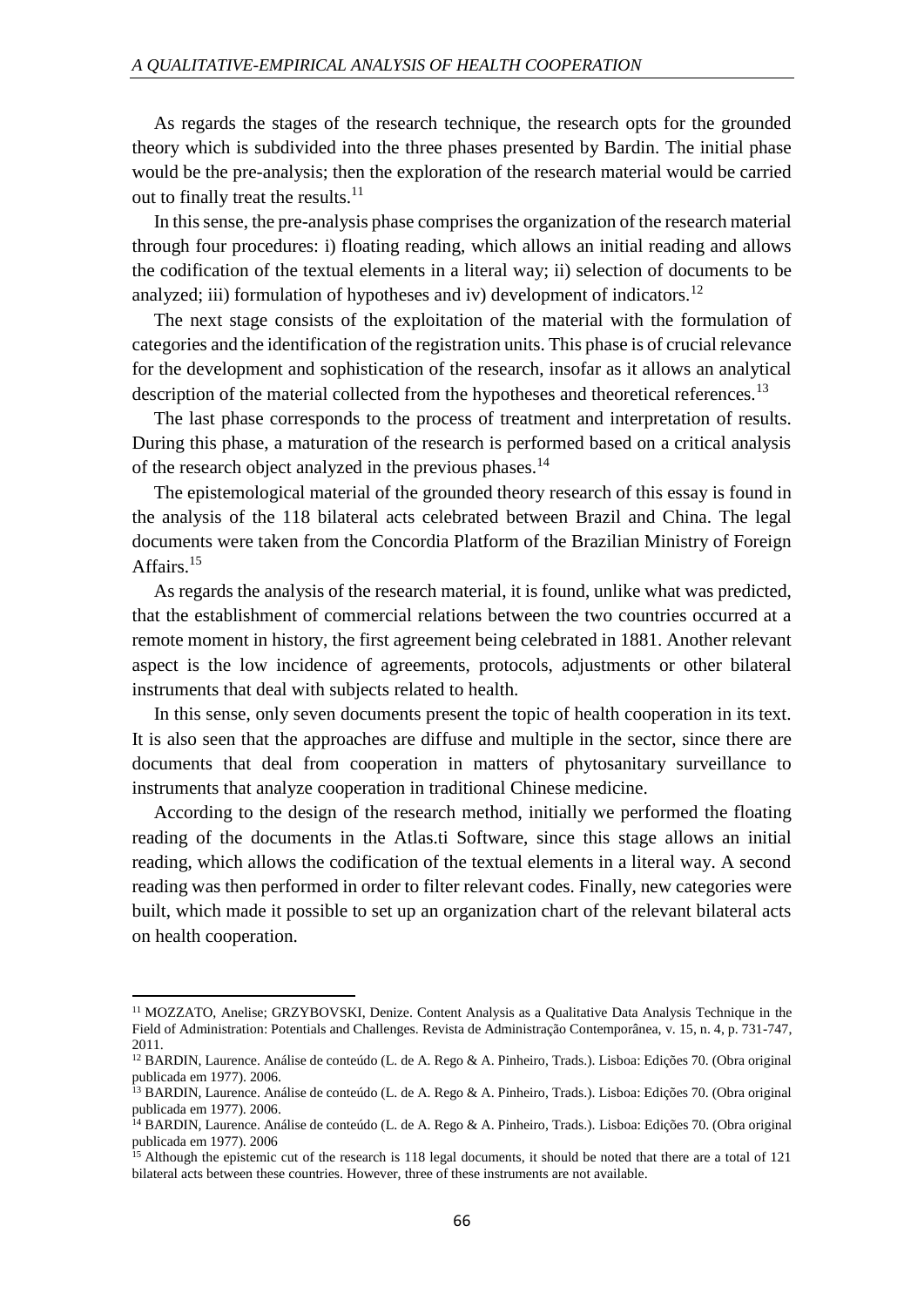### **IV. Analysis of The Brazil-China Bilateral Acts on Health Cooperation**

As we mentioned in the introduction of this essay, only seven agreements were considered to be relevant in relation to cooperation in health matters:

- i. Agreement on Scientific and Technological Cooperation;
- ii. Complementary Adjustment on Health and Drug Surveillance of Medicines and Products;
- iii. Adjustment in the field of Traditional Chinese Medicine and Phytopharmaceuticals;
- iv. Complementary Adjustment on Health and Medical Sciences;
- v. Agreement on Cooperation in Medicine and Traditional Drugs;
- vi. Annex to the Supplementary Agreement to the Agreement on Scientific and Technological Cooperation.

In analyzing these documents, we noted that a large part of the obligations assumed were not formalized through the instruments known as "agreements", which correspond to only one document among the seven analyzed. There is, however, a significant amount of "adjustments" and an "annex".

Next, the investigation finds that the legal instruments under analysis cover a number of themes in the health axis. In this sense, one can find acts dealing with traditional Chinese medicine or acts that deal with aspects of domestic legislation on sanitary inspection.

Another relevant aspect concerns the degree of abstraction of documents. Some of them have only generic commitments, while others provide specifications on the bodies, instruments, and mechanisms for implementing cooperation.

### **Figure 1. Network with agreements on cooperation in health**



Source: Designed by the authors using Atlas.ti software.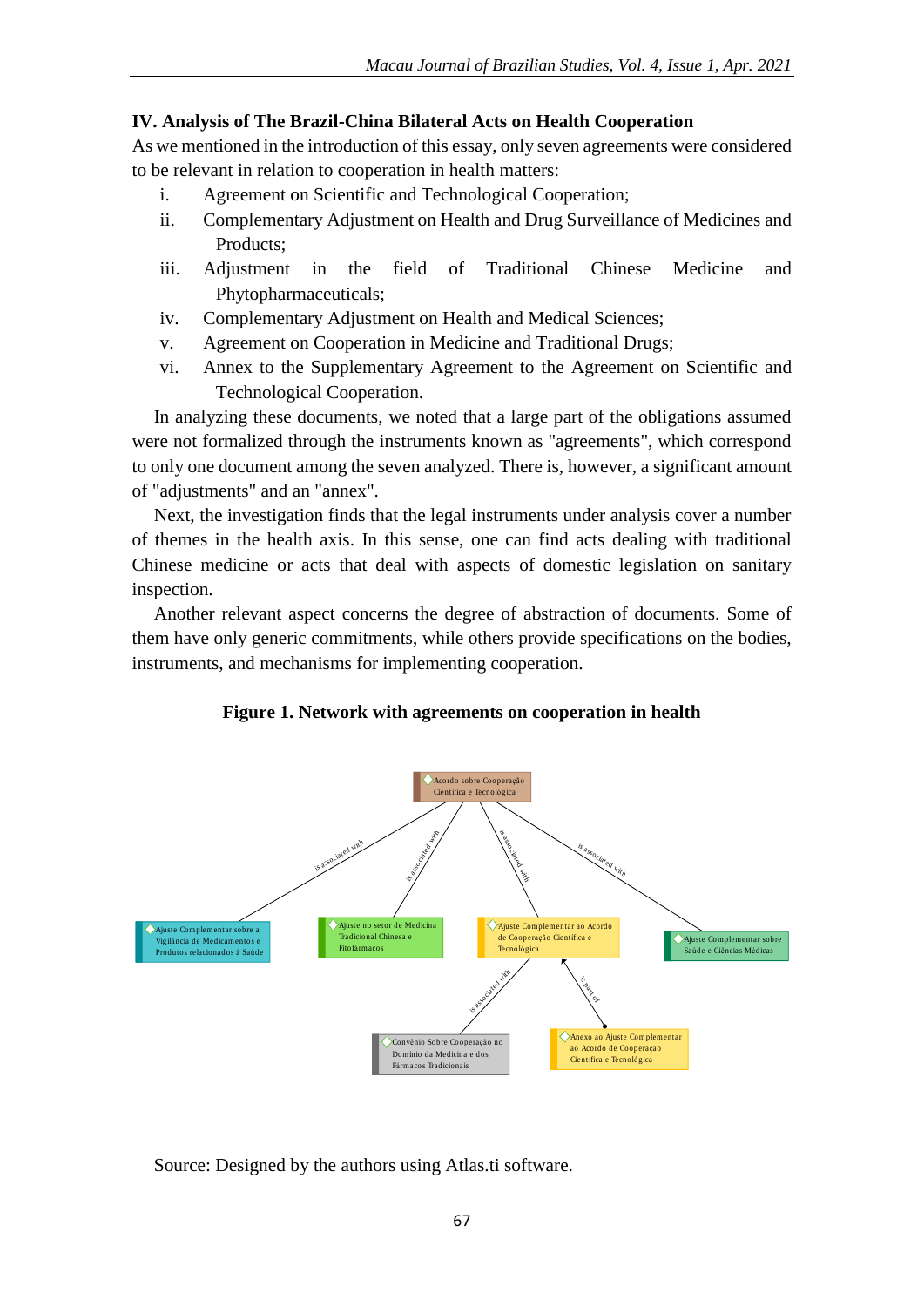Finally, it is relevant to observe the relationship between all documents analyzed and the central agreement on Scientific and Technological Cooperation signed by the Brazilian and Chinese governments in 1982, according to the organization chart above.

# **V. Brazil and China: A Preliminary Analysis on the Pharmochemical Industry in Bilateral Relations**

The Brazilian pharmaceutical market has grown in recent decades with high annual growth rates. Although Brazilian-owned pharmaceutical companies have managed to increase their share of the Brazilian market, achieving a leading position in retail revenues in the country, the same cannot be said for the pharmaceutical industry, which produces the main raw material of active pharmaceutical ingredients (IFA's). Between 2005 and 2015, the average share of imports in drug consumption by Brazilian pharmaceutical companies was approximately 90%.<sup>16</sup>

Most of the drugs consumed by the Brazilian pharmaceutical industry originate in the Asian market, especially India and China. It is estimated that about two-thirds of the world's commercially-produced IFAs come from Asia <sup>17</sup>. The process of internationalization of the pharmochemical industry towards Asia began in the 1980s. The goal was to reduce costs through the opening of subsidiaries and the hiring of independent companies (outsourcing).

Based on incentives from various public policies, the Asian countries were able to strengthen their domestic companies and gain competitiveness in the industry. With an industry focused mainly abroad, in 2012, Indian industry already exported 90% of the active ingredients produced and the Chinese,  $75\%$  <sup>18</sup>. The graphs below show the expansion of Asian industry producing non-exclusive IFAs in the international market between 2008 and 2012.

1

<sup>16</sup> MITIDIERI, Thiago L; PIMENTEL, Vitor P.; BRAGA, Clarice de A.; PIERONI, João Paulo. Há espaços competitivos para a indústria farmoquímica brasileira? Reflexões e propostas para políticas públicas. Complexo Industrial da Saúde. BNDES Setorial 41, p. 43-78, 2015.

<sup>&</sup>lt;sup>17</sup> MITIDIERI, Thiago L; PIMENTEL, Vitor P.; BRAGA, Clarice de A.; PIERONI, João Paulo. Há espaços competitivos para a indústria farmoquímica brasileira? Reflexões e propostas para políticas públicas. Complexo Industrial da Saúde. BNDES Setorial 41, p. 43-78, 2015.

<sup>&</sup>lt;sup>18</sup> MITIDIERI, Thiago L; PIMENTEL, Vitor P.; BRAGA, Clarice de A.; PIERONI, João Paulo. Há espaços competitivos para a indústria farmoquímica brasileira? Reflexões e propostas para políticas públicas. Complexo Industrial da Saúde. BNDES Setorial 41, p. 43-78, 2015.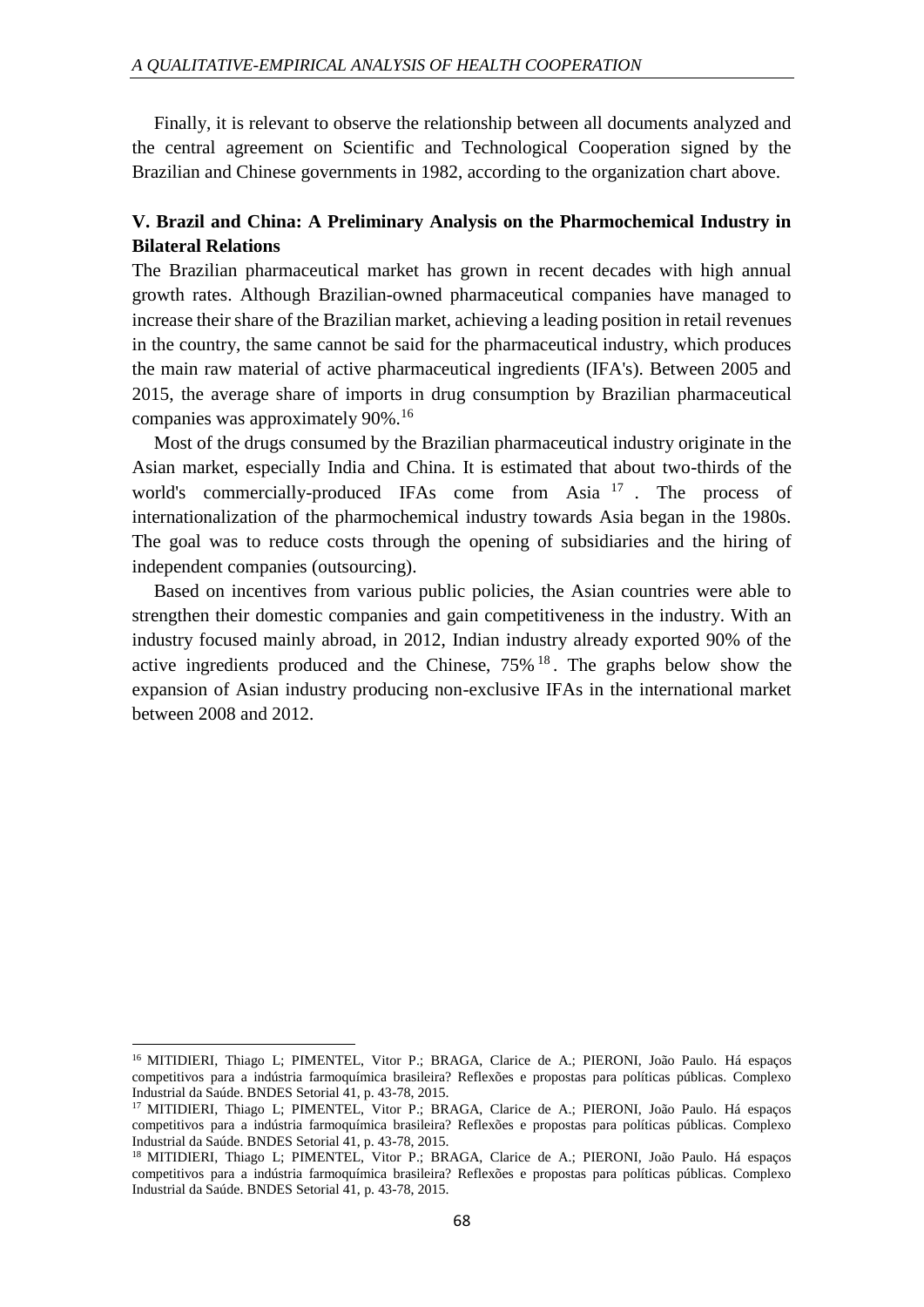**Chart 1. Non-exclusive IFAs intended for the market, production by geographic area - 2008**



Source: Data available in Mitidieri, Pimentel, Braga and Pieroni, 2015. Designed by the authors

**Chart 2. Non-exclusive IFAs intended for the market, production by geographic area – 2012**



Source: Data available in Mitidieri, Pimentel, Braga and Pieroni, 2015. Designed by the authors.

Brazil ranks 27th in the ranking of countries exporting pharmaceutical products, with US \$ 1.61 billion exported. While the world average of growth reached 2.40%, the Country registered only 0.44%. India and China, for example, grew 21.31% and 3.24%, ranking 11th and 13th respectively in 2013. In the ranking of the main pharmaceutical importing countries, in turn, Brazil was the 16th in the general ranking and the leader among Latin American countries, responsible for 1.54% of the world imports of pharmaceutical products. As shown by the evolution of the Brazilian trade in medicines,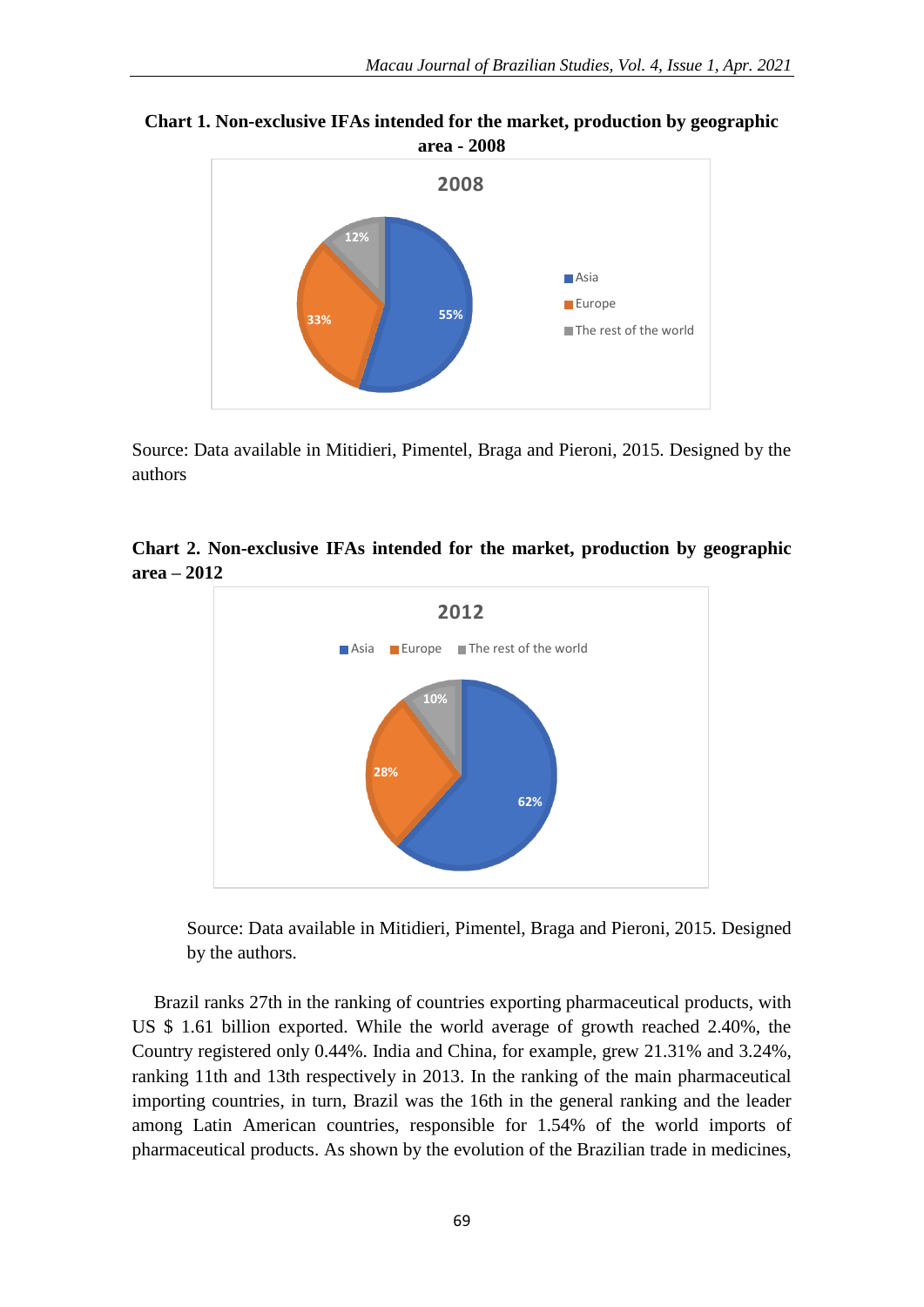there was a positive change of 758% in the commercial flow of drugs between Brazil and China between 2005 and 2014, the second highest growth in the period.<sup>19</sup>

When considering only the active principles traded in the market, which corresponds to 39% of world consumption (US \$ 44 billion), it is noticed that non-exclusive products have gained participation in an accelerated way. Because of the strong growth of emerging markets in the 2000s, boosted by generic drugs, active ingredients without patent protection grew at twice the rates compared to proprietary IFAs (under patent protection) and now account for the bulk of the market, privileging the Chinese rise in this market.

As a result of recent FDA (Food and Drug Administration) enforcement actions, which have pointed to several regulatory nonconformities, the Asian Asian pharmochemical industry has been questioned internationally. The new quality paradigm for the pharmaceutical chain may be considered a non-tariff barrier to maintaining the growth of the Asian pharmaceutical chain.

Although in Resolution no. 2001/31 (Access to Medication in the Context of Pandemics such as HIV / AIDS) the UN recognizes definitively that access to essential medicines is a fundamental human right, requiring that States refrain from decisions that limit or deny access conditions to biopharmaceutical technologies, used in the prevention or treatment of infections or pandemic diseases that are frequent in the population, and encouraging non-exclusive drugs, there is still a long way to go in the regulatory framework of the sector, especially with regard to sanitary issues, in order to guarantee the quality of the substances produced.

This issue is central to the analysis of drugs in Brazil-China relations, especially after the identification of Chinese medicines with suspected ineffectiveness. One of these cases occurred in 2017, when the Brazilian Ministry of Health purchased L-asparaginase for the treatment of children with acute lymphoid leukemia, which contains the substance leuginase, manufactured by Beijing SL Pharmaceutical Laboratory. Tests carried out in Brazil pointed out that while the German reference drug has three contaminants, 398 impurities were found in the Chinese drug, 130 times more, which could jeopardize its effectiveness.<sup>20</sup>

#### **VI. Concluding remarks**

**.** 

The paper presents a brief empirical-comparative analysis of the Sino-Brazilian relationship in health cooperation. In spite of the low treatment of the subject, considering the quantity of agreements or bilateral instruments concluded between the two countries in qualitative terms, it seems to us that the relation established in the field of cooperation in health appears very relevant.

<sup>19</sup> INTERFARMA. Comparações Internacionais no Comércio de Produtos Farmacêuticos e Balança Comercial Brasileira de Medicamentos Evolução em 10 anos. São Paulo, maio 2015. Interdoc VOLUME VI.

<sup>20</sup> SOCIEDADE BRASILEIRA DE ONCOLOGIA CLÍNICA (SBOC). Medicamento chinês sem eficácia comprovada pode comprometer tratamento de câncer infantil. Disponível em: https://www.sboc.org.br/noticias/item/980 medicamento-chines-sem-eficacia-comprovada-pode-comprometer-tratamento-de-cancer-infantil. Acesso em 01/10/2018.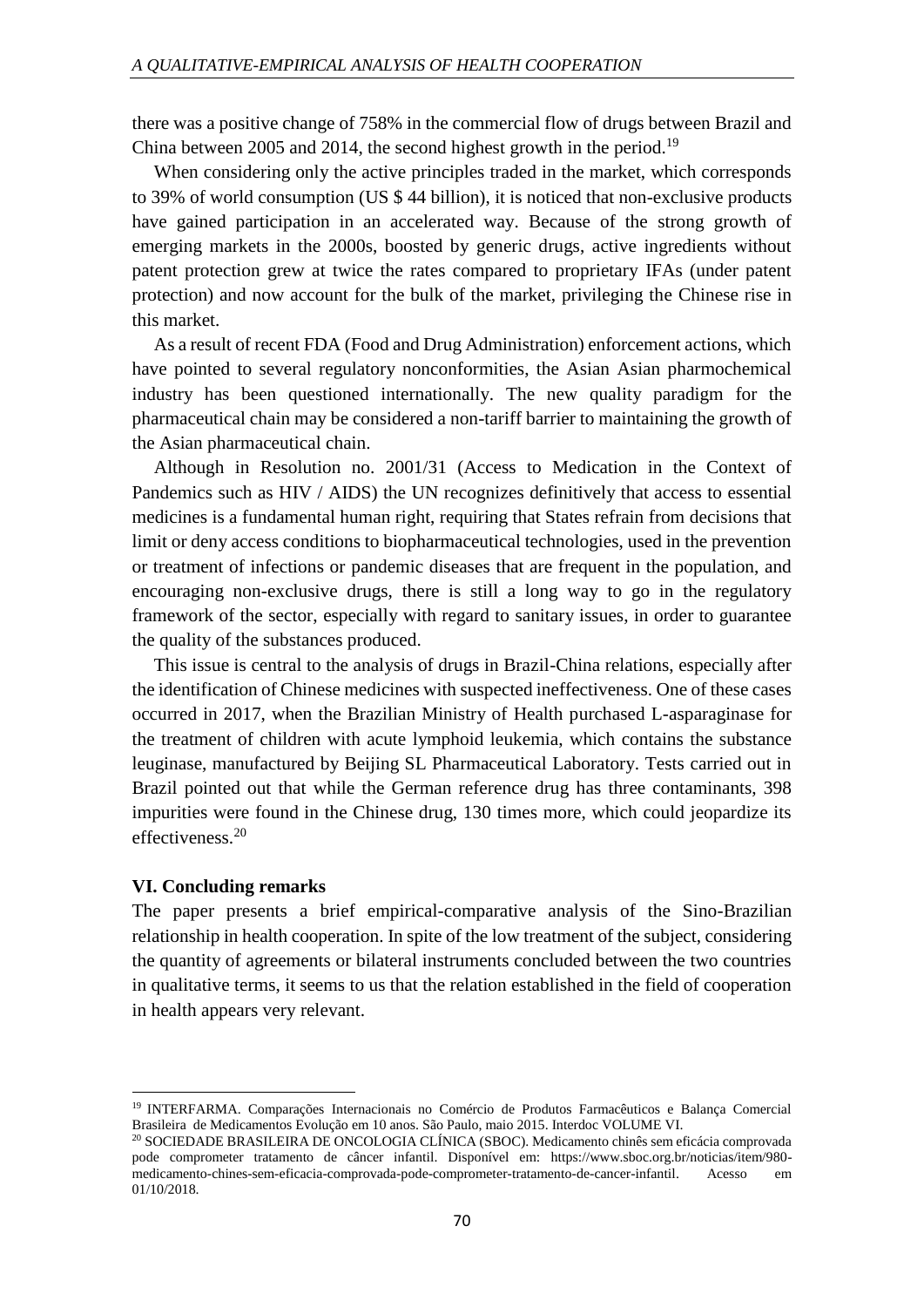This is because the significant growth in imports of drugs by Brazilian pharmaceutical companies between 2005 and 2015 reveals the construction of a new commercial flow in relations between Brazil and China.

This research, although still in progress, evidences the relevance of the theme and some impacts and challenges of the vertiginous growth of commercial relations between these two countries in this specific branch. One of them is Brazil's level of dependence on Asian countries, since most of the drugs consumed by the Brazilian pharmaceutical industry originate in India and China. The second is regulatory challenges, since the quality and effectiveness of these drugs have been questioned by international organizations and may affect Brazilian health policies.

#### **References**

- Bardin, Laurence. "Análise de conteúdo" (L. de A. Rego & A. Pinheiro, Trads.). Edições 70: Lisboa. (Obra original publicada em 1977), 2006.
- Charmaz, Kathy. "Constructing Grounded Theory". 2<sup>nd</sup> Revised edition. SAGE Publications Ltd., 2014.
- Farnsworth, Allan Edward. "Comparative Contract Law". In: Reimann, Mathias; Farnsworth, Allan Edward (eds.). Contracts. 3<sup>rd</sup> ed. Kluwer: Boston, 2006.
- Glaser, Barney & Strauss, Anselm. "The discovery of Grounded Theory". Aldine: Chicago, 1967.
- INTERFARMA. "Comparações Internacionais no Comércio de Produtos Farmacêuticos e Balança Comercial Brasileira de Medicamentos Evolução em 10 anos". Interdoc Volume VI. São Paulo, maio 2015.
- Mitidieri, Thiago L; Pimentel, Vitor P.; BRAGA, Clarice de A. & Pieroni, João Paulo. "Há espaços competitivos para a indústria farmoquímica brasileira? Reflexões e propostas para políticas públicas". Complexo Industrial da Saúde. BNDES Setorial 41, p. 43-78, 2015.
- Morosini, Fábio & Sanchez Badin, Michelle (Orgs.). "A nova diplomacia econômica das relações Brasil-Angola: desvendando os seus instrumentos políticos, jurídicos e econômicos". 1ª ed. IBDC: Brasília. Grupo de Pesquisa C&DI, Vol. 1. 269, 2017.
- Mozzato, Anelise; Grzybovski, Denize. "Content Analysis as a Qualitative Data Analysis Technique in the Field of Administration: Potentials and Challenges". Revista de Administração Contemporânea. Vol. 15 (4), p. 731-747, 2011.
- Ovídio, Francisco. "Aspectos do Direito Comparado". Revista da Faculdade de Direito da Universidade de São Paulo. Vol. 79, p. 161-180, 1984.
- Pereira, Caio Mário da Silva. "Direito Comparado e seu estudo". Revista da Faculdade de Direito de Minas Gerais, 1955.